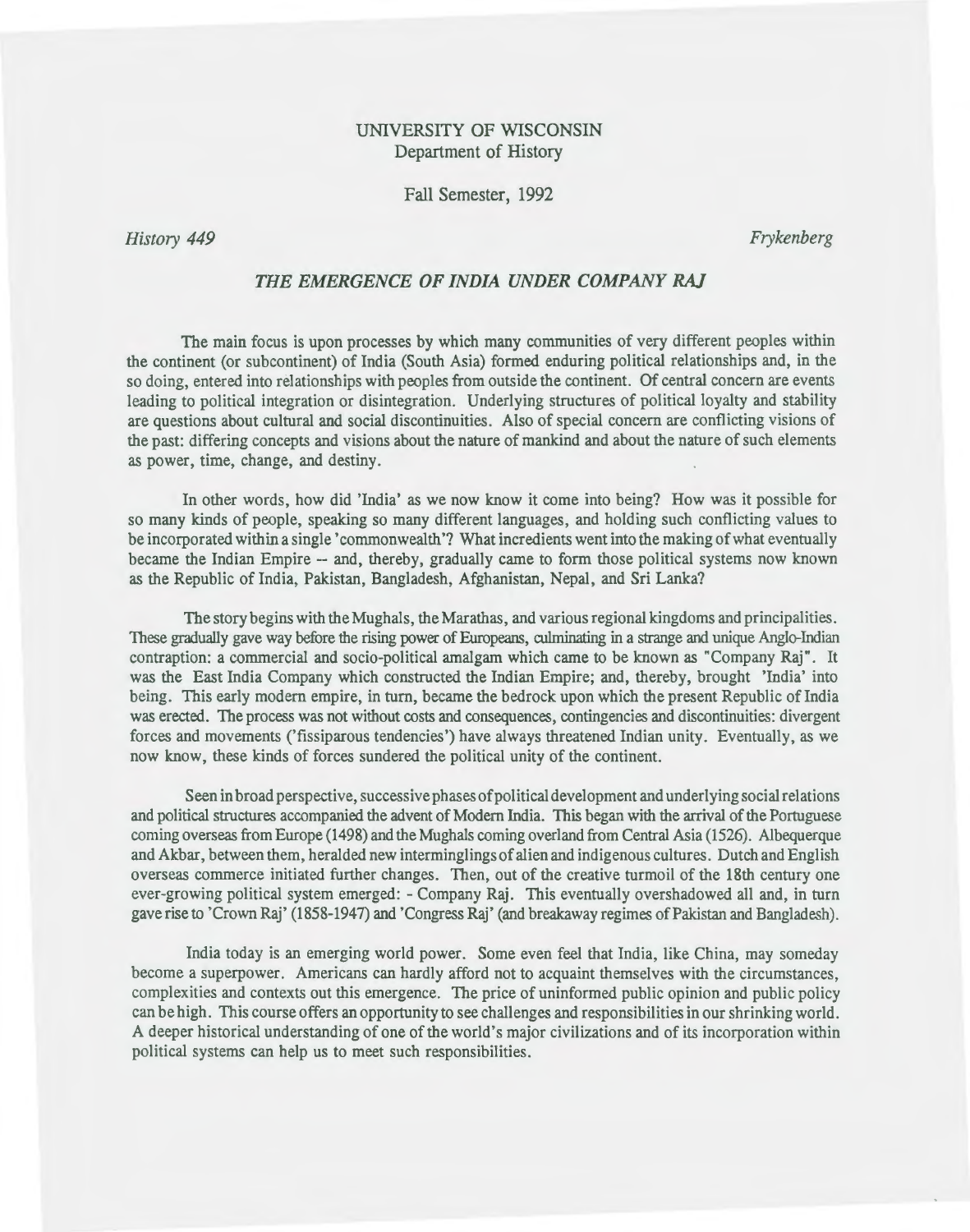### REFERENCE WORKS<sup>1</sup>

Burgess, James, *The Chronology of Modern India.* Edinburgh: J. Grant, 1913.

- Davies, C. Collin, *An Historical Atlas of the Indian Peninsula.* Madras and (Oxford: Oxford University Press, 1949, & later editions. Dated, but useful.
- Davis, Kingsley, *The Population of India and Pakistan.* Princeton: Princeton University Press, 1951. A classic, now dated, still insightful.
- Gilbert, W.H., *The Peoples of India.* Washington: 1944. Dated, but still useful.
- Habib, Irfan, *An Atlas of Mughal India.* New Delhi: Oxford University Press, 1983. The latest and best work of its kind.
- Mahar, J. Michael, *India: A Critical Bibliography.* Tucson: University of Arizona Press (for the Association of Asian Studies), 1964, 1966. Starter only. Also see bibliographies by Maureen Patterson and Patrick Wilson.
- Schwartzberg, J., *Historical Atlas of South Asia.* Chicago: University of Chicago Press, 1978. The finest work of its kind; a goldmine.
- Wilson, H.H., *Glossary of Judicial and Revenue Terms for India.* Calcutta and London: W.H. Allen, 1855; Thacker & Spink, &c later editions. Classic, still in print.
- Yule, H. & Burnell, A.C. *Hobson-Jobson: A Glossary of Colloquial Anglo-Indian Words and Phrases ...*  London: R & K Paul, 1886, 1968. Classic. Crooke.

<sup>1</sup> Works listed here and below are available, on reserve, in various UW Libraries: Memorial Library, College (Helen White) Library, History Library or South Asian Studies Center/Department Library on the 14th Floor of Van Hise Hall.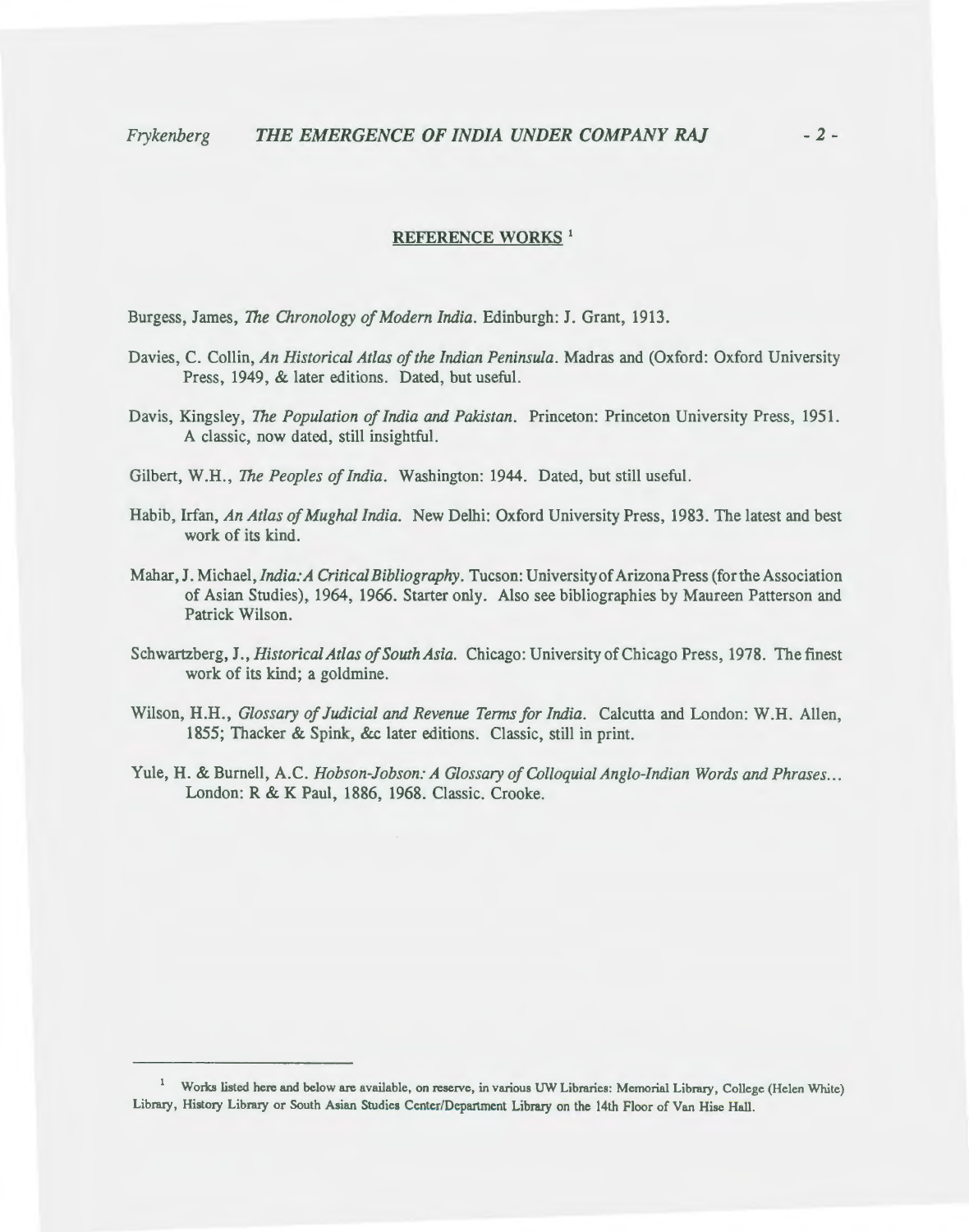# SCHEDULE OF TOPICS, READINGS, AND SELECTED RESOURCES<sup>2</sup>

### INTRODUCTION

1. General Approaches to India

- [R] P. Spear, *India, Pakistan and the West* (Oxford: 1949,&c).
- [R] Ved Mehta, *The New India* (New York: Penguin, 1978).
- [R] V.S. Naipaul, *India: A Million Mutinies Now* (New York: Viking, 1991).

#### 2. Historiographic Perspectives

- [R/H] William A. Green and John P. Deasy, Jr., "Unifying Themes in the History of British India, 1757-1858: An Historiographical Analysis," *Albion* 17, 1 (Spring 1985): 15-45.
- [R/H] R.E. Frykenberg, "Traditional Processes of Power and Administration in South India...," *IESHR,* 1: 2 (October-December 1963), 1-21.
- [RIH] Burton Stein, "Politics, Peasants and the Deconstruction of Feudalism in Medieval India, " *Journal of Peasant Studies,* 12, 2/3 (January/April 1985): 54-86.
- [R/H] Burton Stein, "The Segmentary State in South Indian History," *Realm and Region in Traditional India.* Durham, NC: Duke, 1977. Ed.by R.G.Fox.
- 3. Contemporary Perspective and Relevance
- [R] Stephen P. Cohen & Richard L. Park, *India: Emergent Power?* (NY: 1978).

### I. CONTEXTUAL ELEMENTS AND ESSENTIALS

- 1. The Continent: Its Geographic Unity and Diversity
- 2. The Peoples: Its Demographic and Linguistic Variety

#### Readings:

- [R] B.H. Farmer, *An Introduction to South Asia* (London & New York: Methuen, 1984), pp. 1-11.
- TEXT Penderal Moon, *The British Conquest and Dominion of India* (London: 1989). Introduction.

<sup>2</sup>  Books cited [R] or [R/H] are on reserve in the College Library, the History Department Library, the Memorial Library, or South Asian Studies Library.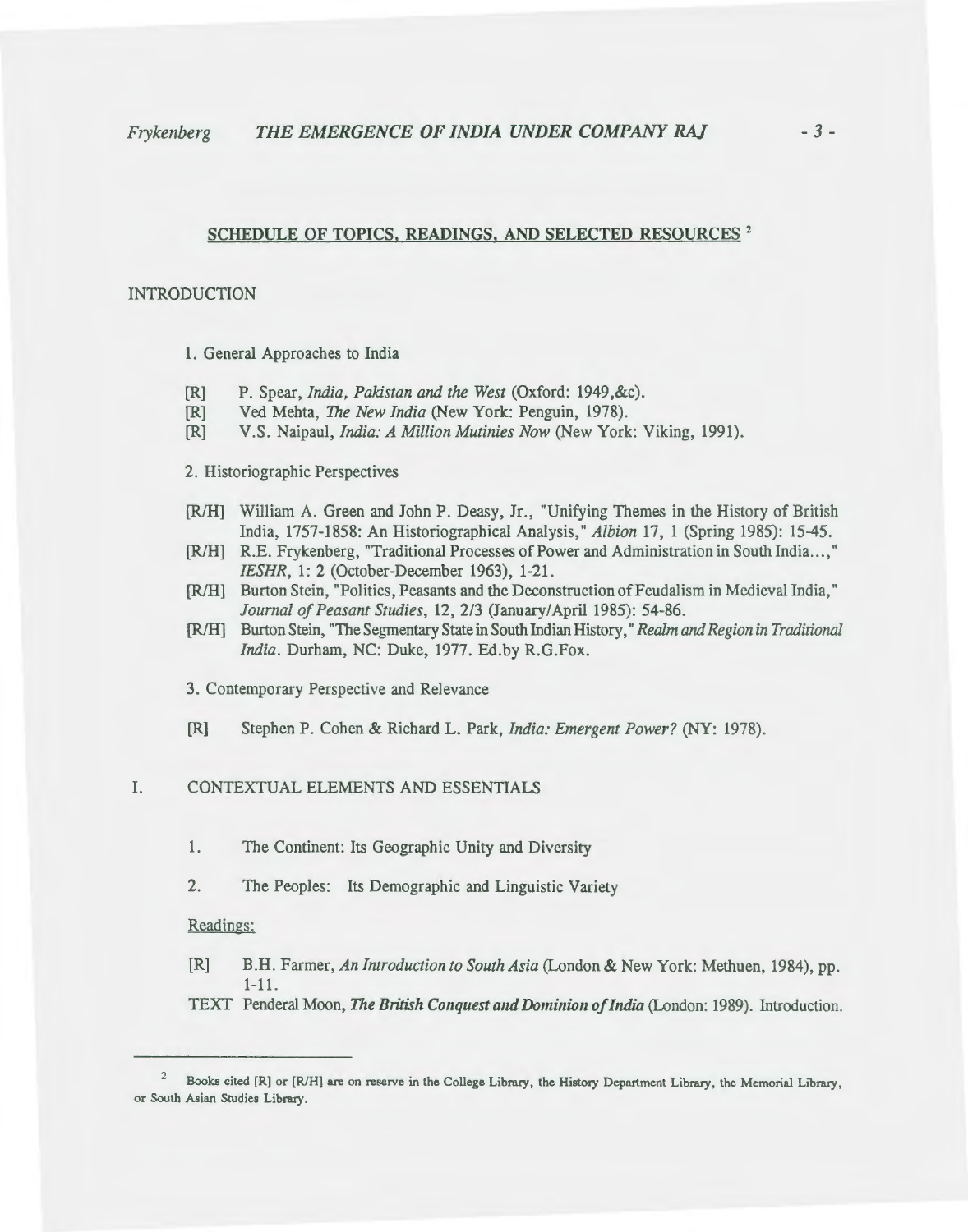Alternative or Parallel Readings: (On Reserve in Memorial and White Libraries).

- [R] Spear, *A History of India-* 2 (New York: Penguin, 1965, &c), 11-14. Abbr.: AHOI-2
- [R] Spear, *India, Pakistan, and the West,* 1-32
- [R] Spear, *India:* A *Modern History* (Ann Arbor: Michigan, 1961, 1972). Abbr.: IAMH.
- [R] Spear, *Oxford History of Modern India* (Oxford: OUP, 1964, &c). Abbr.: OHMI.
- [R] Adam Watson, A *Concise History of India* (London/New York: 1974), 3-38. Abbr. : CHI.
- [R] Stanley Wolpert, A *New History of India* (New York: OUP, 1977), 3-23. Abbr: NHI.

## II. SOCIAL STRUCTURES

- 1. The Family Kith, Kin, and Lineage *(Vamsha).*
- 2. The Community Caste *(Jati),* Category or Class *(Varna).*
- 3. The Village Place, Space and Locality.

### Readings:

[R] Pauline Kolenda, *Caste in Contemporary India: Beyond Organic Solidarity* (Menlo Park CA: Benjamin/Cummings Pub.Co., Inc. 1978), 1-111.

#### Parallel Readings:

- [R] Charlotte & William Wiser, *Behind Mud Walls, 1930-1960* (Berkeley: UCP, 1969). Classic.
- [R] S.C. Dube, *Indian Village* (New York: Harper, 1967 edition).
- [R] David G. Mandelbaum, "Family, J ati, and Village," *Structure and Change in Indian Society*  (Chicago: Aldine, 1968), 29-50. Edited by B.S. Cohn and M. Singer.
- [R] Morton Klass, *Caste: The Emergence of the South Asian Social System (Philadelphia: 1980).*

#### III. SACRED TRADITIONS

- 1. Brahmanical, Classical, and 'High' 'Hindu' Cultures
- 2. Particular, Pluralistic, and Popular Local Cults

Readings: TEXT: &/or CHI, 39-86; NHI, 24-103; MI, 16-36.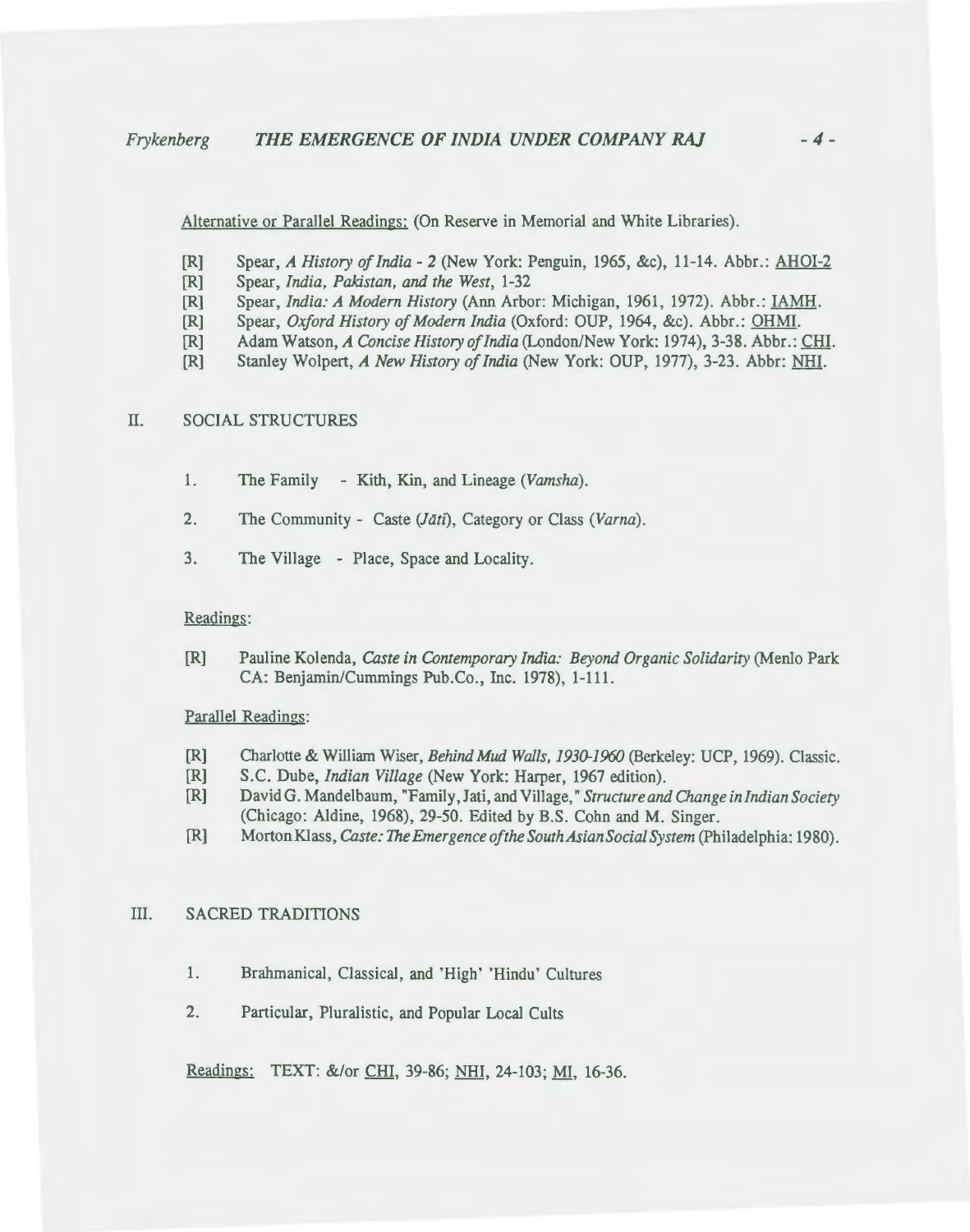Parallel Readings:

- [R] Theodore de Bary, ed., *Sources of Indian Tradition* (New York: Columbia UP, 1958).
- [R] Pratima Bowes, *The Hindu Religious Tradition* (London: Routledge & Kegan Paul, 1977).
- [R/SA] T.J. Hopkins, The *Hindu Religious Tradition* (Encino CA: Dickinson, Inc., 1971). Paperback.
- [R] K.M. Sen, *Hinduism* (New York: Penguin A515, 1961 & later).
- [R] J.A.B. Van Buitenen, ed., *Tales of Ancient India* (Chicago: 1959; NY:1961).

#### IV. INDO-ISLAMIC LEGACIES

- 1. Indo-Arabian Belief: Religion and Sacred Language
- 2. Indo-Persian Style: Schism and Sophistication in Taste
- 3. Indo-Turkish Might: Organization, Power and Rulership
	- (1) The Delhi Sultanate: Hindustan and Indo-Islamic Hegemony
	- (2) The Deccan Sultanates & the 'Hindu Sultanate' of Vijayanagar
	- (3) The Mughal Expansion & Maratha Reaction (Fitna)

Parallel Readings: TEXT: Moon or CHI, 87-128; NHI, 104-167; IAMH, 1-60; and AHOI:2, 1-50.

Selected Resources:

- [R] R.E.Frykenberg "The Study of Delhi: An Analytical Introduction and a Historiographic Overview," *Delhi Through the Ages* (Delhi & Oxford: Oxford University Press), xx-xxxix.
- [R] *Delhi Through the Ages* (New Delhi:OUP 1986), edited by R.E. Frykenberg. Pp 63-128; 129-191; 18-62. Abbr.: DTA. Chapters: Digby, Goswami, Naqvi, Blake, Jackson, Hambly,c.
- [R] Andre Wink, *Al-Hind: The Making of the Indo-Islamic World* (Leiden/New York: E.J. Brill, 1990. Vol.I: Early Medieval India and the Expansion of Islam.
- [R] André Wink, Land and Sovereignty in India: Agrarian Society and Politics under the *Eighteenth-century Maratha Svarajya* (Cambridge: 1986).

Other Selected Resources:

[R] S.M. Ikram & A.T. Embree, *Muslim Civilization in India* (New York: Columbia,1964).

[R] Simon Digby, *Warhorse and Elephant in the Delhi Sultanate* (Oxford: 1971). M.N. Pearson, *Merchants and Rulers of Gujarat: The Response to the Portuguese in the Sixteenth Century* (Berkeley CA: 1976). Adam Watson, *War of the Goldsmith's Daughter* (London: 1964).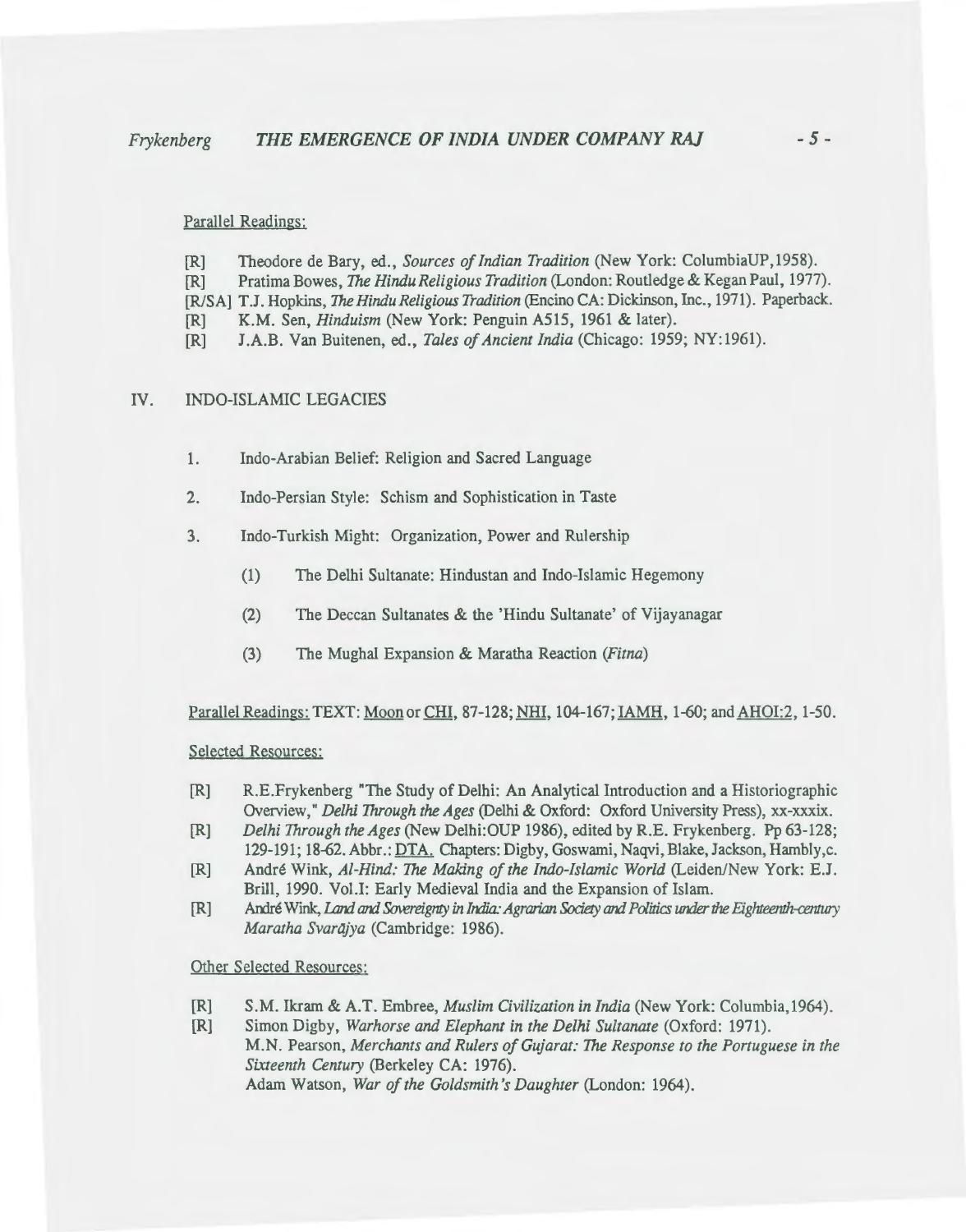### V. *FARANGIENCLAVES*

- 1 The Portuguese Conquests: Goa and Seaborne Empire
- 2 The Dutch Encroachments: Batavia and Maritime/Merchant Empire
- 3 The English Enterprises: Madras and Country Trade
- 4 The French Competition: Pondicherry and Country Power

#### Parallel Readings:

TEXT: Moon; or AHOI-2, 51-79; NHI, 135-185; CHI, 105-125; I:AMI, 146-184; OHMI, 1-20. MI, 37-43.

#### Further Selected Resources:

- [R] Arasaratnam, Sinnappah, *Merchants, Companies* and *Conunerce on* the *Coromandal Coronumdel Coast 1650-1740* (New Delhi: OUP, 1986).
	- Boxer, C.R., *Four Centuries of PoTtuguese Expansion, 1415-1825* (Johannesburg and Berkeley: 1972). A Succinct Survey.
- [R] Boxer, C.R.,The *Portuguese Seaborne Empire, 1415-1825* (London: 1969).
- [R] Boxer, C.R.,The *Dutch Seaborne Empire, 1600-1800* (London: 1965).
- [R] Chaudhuri, K.N., The *Trading World of Asia and the English East India Company,* 1660-1760 (Cambridge: CUP, 1978).
- [R] Chaudhuri, K.N., *Trade and Civilization in the Indian Ocean* (Cambridge: CUP, 1985). Das Gupta, Ashin, *Malabar in Asian Trade, 1740-1800* (Cambridge: CUP, 1966). Das Gupta, Ashin, "The Merchants of Surat, c.1700-50," *Elites in South Asia* (Cambridge: CUP, 1970), edited by E. Leach & S.N. Mukherjee.
- [R] Pearson, M.N., *The Portuguese in India* (Cambridge: CUP, 1987). Prakash, Om, *The Dutch East India Company and the Economy of Bengal* (Princeton: PUP, 1985).

Raychaudhuri, Tapan, *Jan Company in Coromandel, 1605-1690* (The Hague: 1692).

### VI. *ANGREZI* EXPANSION

- 1. Struggles for Survival: Local Positions, Profits and Power
- 2. Struggles for Succession: Within the Shadow of Imperium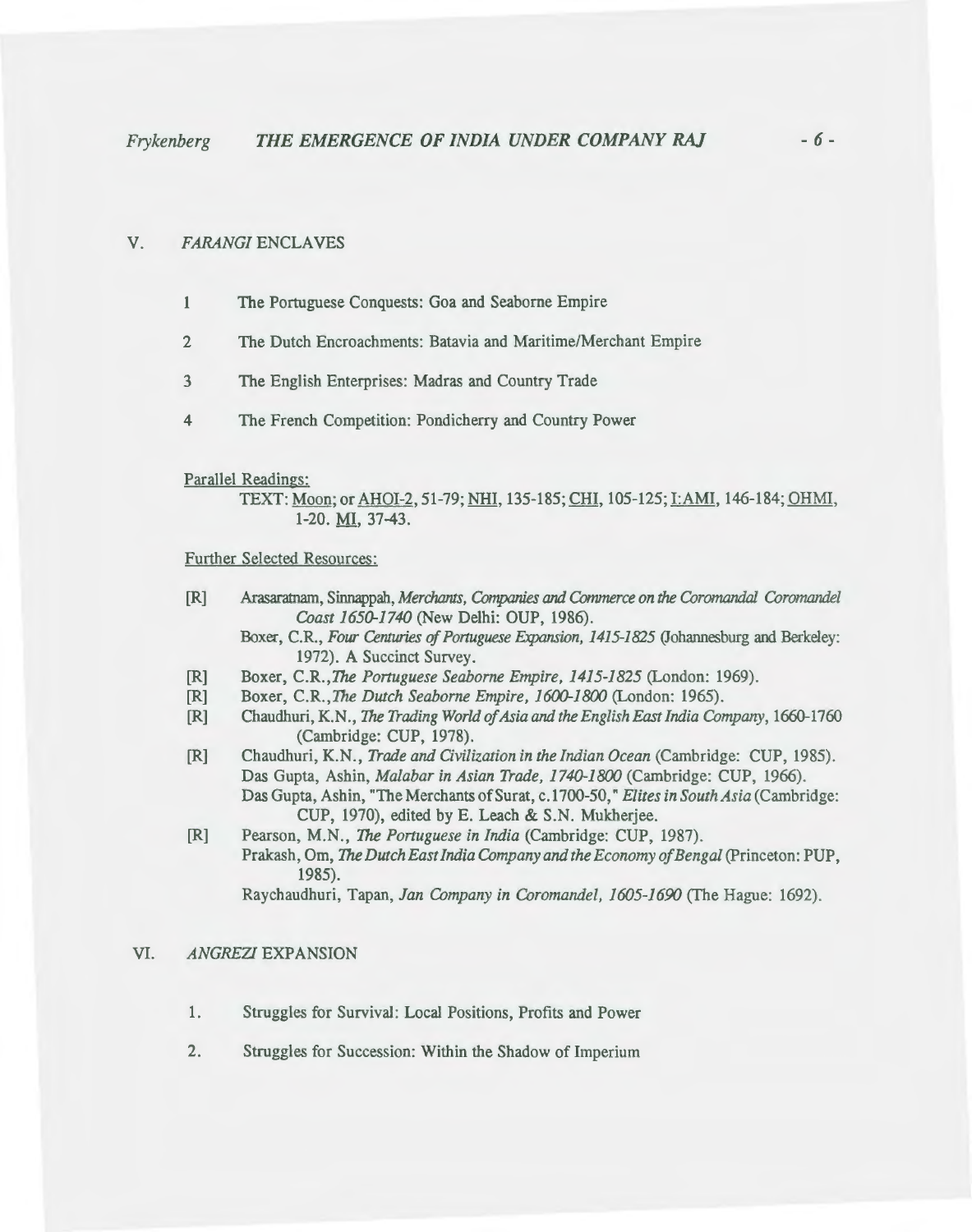(1) Commercial Enterprises of the Baniya Company - Mercantile Power

- a) Madras : 1639: Emergent City-State on the Coromandel
- b) Bombay : 1661: -Emergent City-State and Island Refuge
- c) Calcutta: 1692: -Emergent City-State on the Sundarbans

## Parallel Selected Readings:

- [R] R.E. Frykenberg (ed.), *Land Control and Social Structure in Indian History* (Madison: 1969). Chapters by Cohn and Stein, 53-122, 175-216.
- [RIH] R.E. Frykenberg, "The Socio-Political Morphology of Madras: An Historical Interpretation," *Changing South Asia: City and Culture* (London: SOAS, University of London; Hong Kong:, 1982, 21-41. Edited by K.A. Ballhatchet and J.B. Harrison.

Other Selected Resources:

- Athar Ali, M., *The Mughal Nobility Under Aurangzeb* (Aligarh and Bombay: Asia Publishing House, 1968).
- Das Gupta, Ashin, "The Merchants of Surat, c. 1700-50", *Elites in South Asia*, (Cambridge: CUP), edited by E. Leach and S.N. Mukherjee.
- Marshall, P.J., *East Indian Fortunes* (Oxford: 1976).
- [R] Mason, Philip, *The Men* Who *Ruled India* (New York: 1953; Norton 1985 abridged edition), 3-92. Abbr.: MWRI.
	- Prakash, Om, *The Dutch East India Company and the Economy of Bengal, 1630-1720*  (Princeton: 1985).
	- Richards, J.F., *Mughal Administration in Golconda* (Oxford:1975).
- [R] S ch weinitz, Karl de Jr., *The Rise and Fall of British India: Imperialism as Inequality* (New York: Methuen, 1983), 37-117. Abbr.: RFBI.
	- Watson, Ian Bruce, *Foundation for Empire: English Private Trade in India, 1659-1760* (New Delhi: Vikas Publishing House, 1980).

### (2) Political Engagements of the Company Bahadur - Military Power

- (1) Carnatic Wars: 1745- 1761, 1763- 1801
- (2) Bengal Wars : 1757- 1765, 1772- 1801
- (2) Deccan Wars : 1750- 1779, 1792- 1801- 1818

Parallel Readings:

TEXT: Moon, 11-38, 39-116, 87-209, 246-61, 314-338. AHOI-2, 81-92; CHI, 125-49; IAMH, 186-214; OHMI, 37-129; RFBI, 86-117; MWRI, 22-75;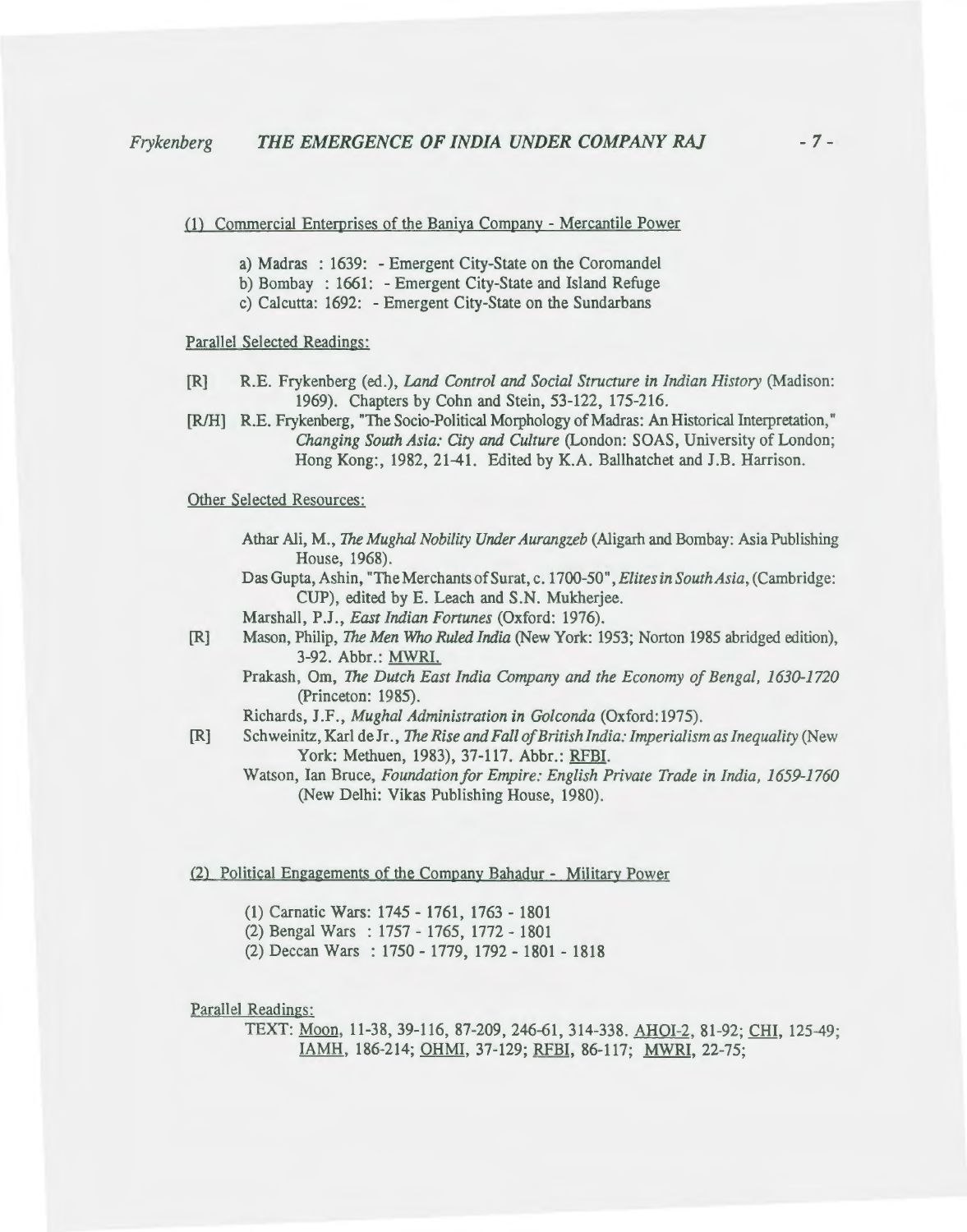#### Further Selected Resources:

[R] Philip Mason, *A Matter of Honour* (London & New York: Penguin, 1974) S.P. Sen, *The French in India* (Calcutta: 1947).

#### Other Resources:

H. H. Dodwell, *Dupliex and Clive* (London: 1920). James Grant Duff, *A History of the Marathas* (London: 1826). Brijen K. Gupta, *Sirajuddaulah and the East India Company* (Leiden: 1968). Abdul Majed Khan, *The Transition in Bengal, 1756-1775* (Cambridge: 1969) Dirk H.A. Kolff, *Naukar, Rajput and Sepoy:* (Cambridge: CUP, 1990).

# VII. IMPERIAL ESTABLISHMENT: COMPANY RAJ

#### 1. The Indian Empire and Its Dependencies

- (1) Direct Rule: *-Presidencies* of 'British India'
	- The Presidency of Bengal [Fort William]
	- -The Presidency of Madras [Fort St. George]
	- The Presidency of Bombay [Fort.

(2) Indirect Rule: - *Residencies* of 'Princely India'

- Delhi and the Princes of Hindustan
- Deccan Princes of Hyderabad and Mysore
- Poona's Peshwa and the Maratha Warlords
- Forest Chiefs and Frontier Barons
- 2. The 'Home' Government: Direction and Control of Policy and Patronage
	- (1) Corporate Direction: The East India Company
		- The Charter: Mandate of Incorporation (20 Years)
		- -The Court of Directors: Chairman and Committees
		- The Court of Proprietors: Stockholders
	- (2) Cabinet Control: The 'Crown-in-Parliament'
		- -The 'Board of Control': Chairman, a Cabinet Member
		- The British Government: Cabinet and Houses of Parliament
		- The British Society of Britain: A 'Limited' Public

### Parallel Readings:

TEXT: Moon, 61-80, 117-32, 148-86, 223-245, 262-306, 245-269. NHI, 139-49; AHOI-2, 93-144; OHMI, 57-150; IAHI, 207-34; CHI, 129-58.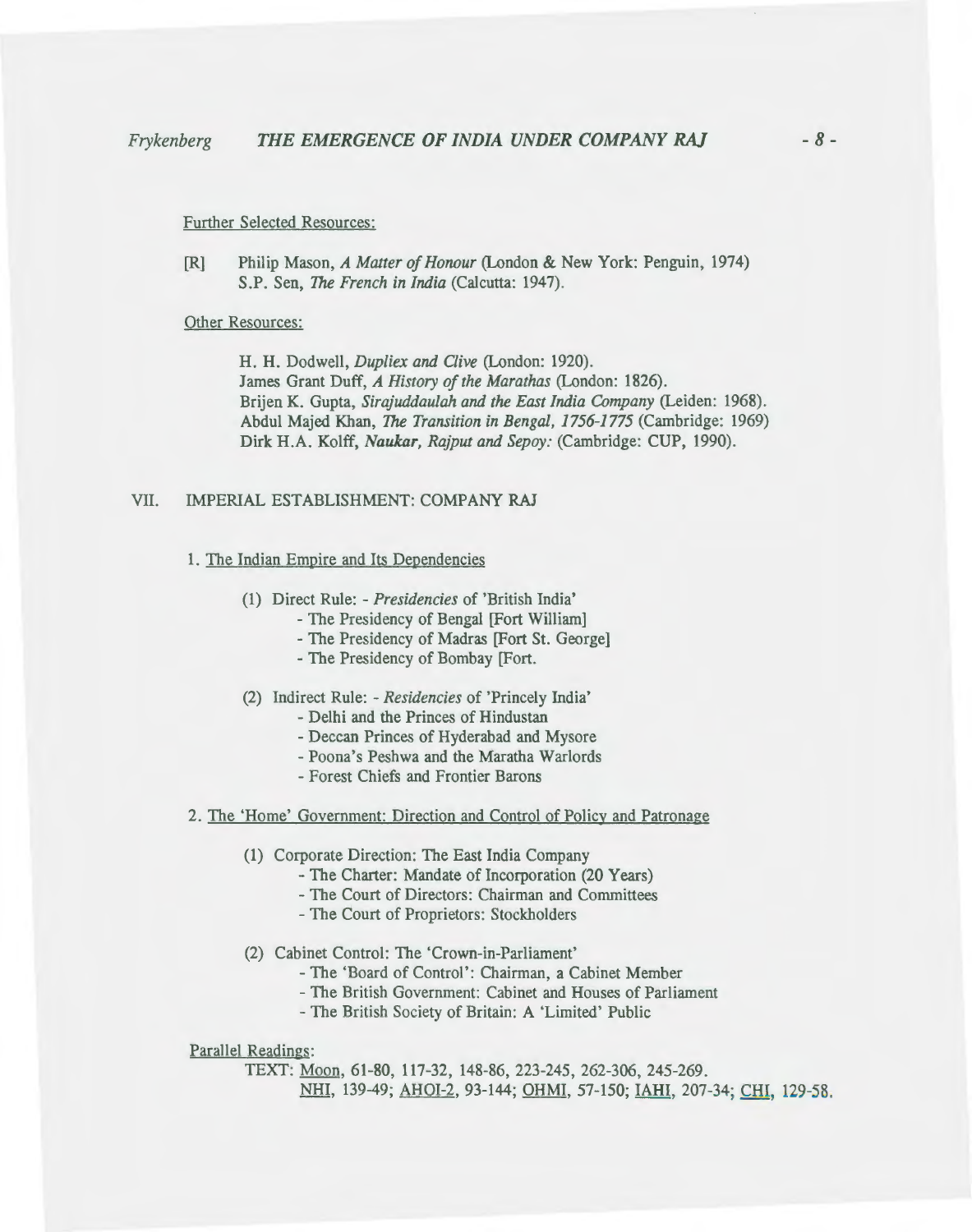Judith Brown, *Modern India* (Oxford: 1985), 44-80.

Further Selected Resources:

Fay, Eliza, *Original Letters from India* (London: Hogarth Press, repr.1987).

- [R] P.J. Marshall, The *New Cambridge History of India: Bengal:* The *British Bridgehead: Eastern India 1740-1828* (Cambridge: CUP, 1987).
- [R] P.E. Roberts, *India Under Wellesley* (Oxford: 1929).
- [R] Philip [Mason] Woodruff, *The Rulers of India, I* (London: 1954), 93-144.

Other Selected Resources:

A. Aspinal, *Cornwallis in Bengal* (London: 1931). Richard B. Barnett, *North India Between the Empires* (Berkeley: 1980). Iris Butler, *The Marquis Wellesley, 1760-1842* (London: 1973). C. C. Davies, *Warren Hastings and Oudh* (Oxford: 1939). Ainslie T. Embree, *Charles Grant and British Rule in India* (Columbia: 1962) Michael H. Fisher, *Clash of Cultures: Awadh, The British and the Mughals* (Riverdale, MD: Riverdale Company, 1987). Holden Furber (ed.), *The Private Record of an Indian Governor-Generalship* (Cambridge, MA: HUP, 1933). John Shore (Lord Melville). Penderal Moon, *Warren Hastings and British India* (London: 1939). Pamela Nightingale, *Trade and Empire in Western India, 1784-1806* (Cambridge: CUP, 1870). L.S.S. O'Malley, *Modern India and the West* (Oxford: 194 ), 1-104. C.H. Philips, *The East India Company, 1784-1834* (Manchester: 1940). T.G. Percival Spear, *The Nabobs* (Cambridge: 1932). T.H. Percival Spear, *Twilight of the Mughals* (Cambridge: 1952). Lucy Sutherland, *The East India Company in 18th Century Politics* (Oxford: 1952).

## VIII. IMPERIAL POLICY AND PRACTICE -THE "INDIAN EMPIRE"

#### 1. Consolidation and Reform Within Government and Society

- (1) The Impact of *Jamabandi* Systems: Land (Revenue) Settlements
- (2) The Impact of *Ada/at* Systems: Courts, Law & Judicial Processes
- (3) The Impact of Modern Education: Cultural Interactions
- (4) The Impact of Radical Religion and Social Reform: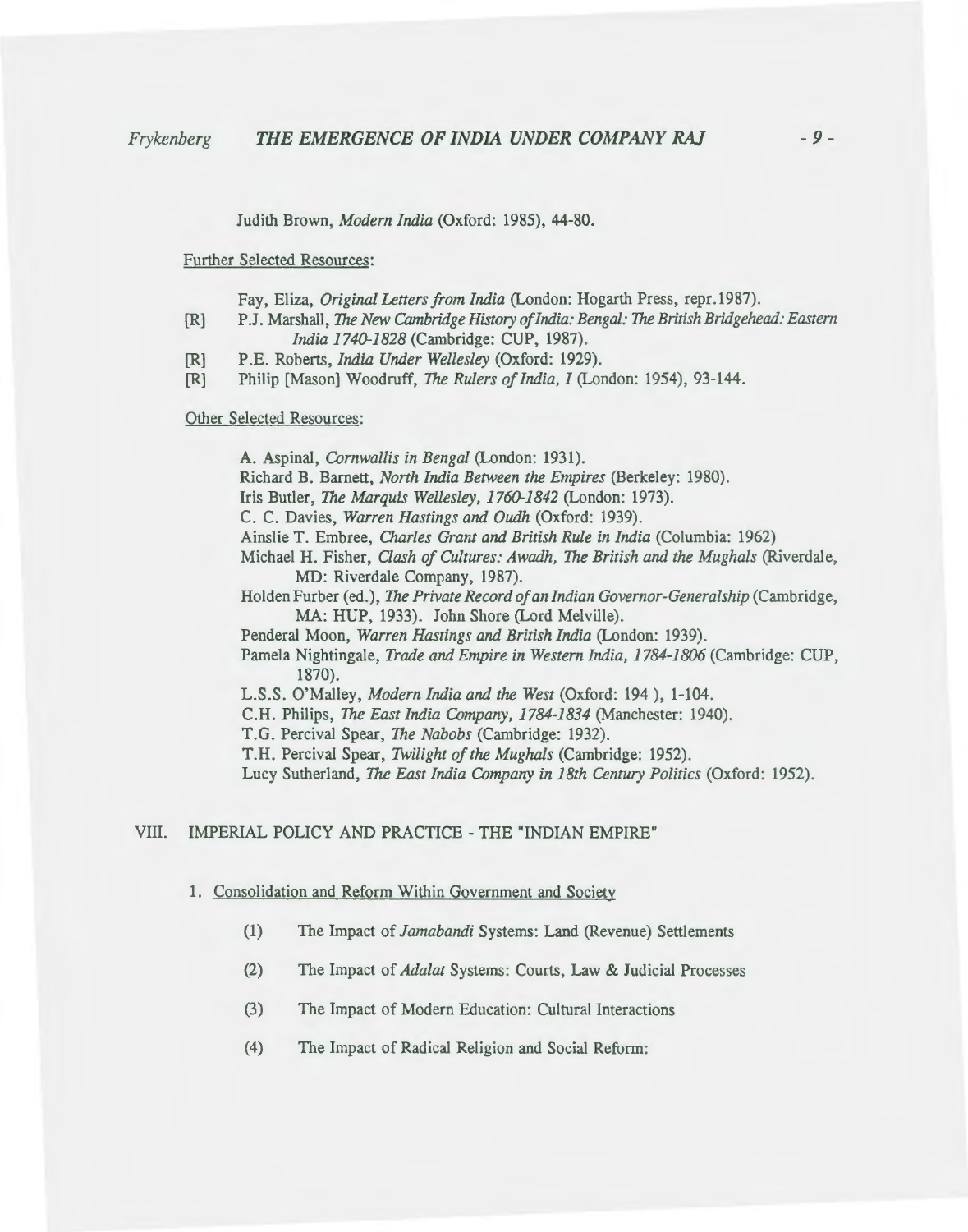### 2. Paramount Sway Within and Beyond the Frontiers of India

- (1) *Pax Indica:* Assam, the Burma Wars, and China
- (2) *Pax Indica:* The Indian Ocean, Persian Gulf and Red Sea
- (3) *Pax Indica:* War and Annexations of Sindh and Punjab
- (4) *Pax Indica:* The Aftermath of Calamity in Afghanistan

Parallel Readings: TEXT: Moon, 421-635.

AHOI-2, 106-57; OHMI, 151-248; IAMI, 235-63; CHI, 129-58; Ml, 58-81; RFBI, 118-171. Woodruff, I: 344-80; and II, 1-114: "The Punjab School".

#### Further Selected Resources:

- Eden, Emily, *Up the Country: Letters written to her sister from the Upper Provinces of India* (London: Virago [Pb. reprint], 198?).
- [R] Bernard S. Cohn, "Structural Change in Indian Rural Society," *Land Control and Social Structure in Indian History* (Madison: UWP, 1969), edited by Frykenberg.
- [R] R. E. Frykenberg, "Modern Education in South India, 1784-1854: Its Roots and Its Role as a Vehicle of Integration under Company Raj", *American Historical Review* 91, 1 (February, 1986), 37-65
- [R/H] R. E. Frykenberg, "The Emergence of Modern Hinduism In the Light of Changing Historical Knowledge: A Reappraisal With Special Reference to South India," *Hinduism Reconsidered* (Heidelberg: South Asia Institute). Edited by Gunther Sontheimer and Hermann Kulke. (27pp.)
- [R/H] }R]E. Frykenberg, *Guntur District, 1788-1848: A History of Local Influence and Central Authority in South India* (Oxford: 1965).
- [R] Maya Gupta, *Lord WilliamBentinck in Madras and the Vellore Mutiny, 1803-7* (New Delhi: Capital Publishers &c, 1986).
	- Patrick Macrory, *Kabul Catastrophe: the story of the disastrous retreat from Kabul, 1842*  (Oxford & NY: Oxford University Press [Pb.].

Meadows Taylor, Philip, *Confessions of a Thug* (Oxford & NY: OUP [Pb.], 198?).

[R] Eric Stokes, *English Utilitarians in India* (Oxford: 1959).

Other Selected Resources:

- [R] B.H. Baden-Powell, *Manual of Land Revenue Systems and Land Tenures of British India*  (Calcutta: 1882). *Land Systems of British India* (Oxford: 1892, 1894 abridged).
- [R] C. A. Bayly, *Rulers, Townsmen and Bazaars: North Indian society in the age British Expansion,*  1770-1870 (Cambridge: CUP, 1983).
- [R] Michael H. Fisher, *A Clash of Cultures: Awadh, The British and the Mughals* (Riverdale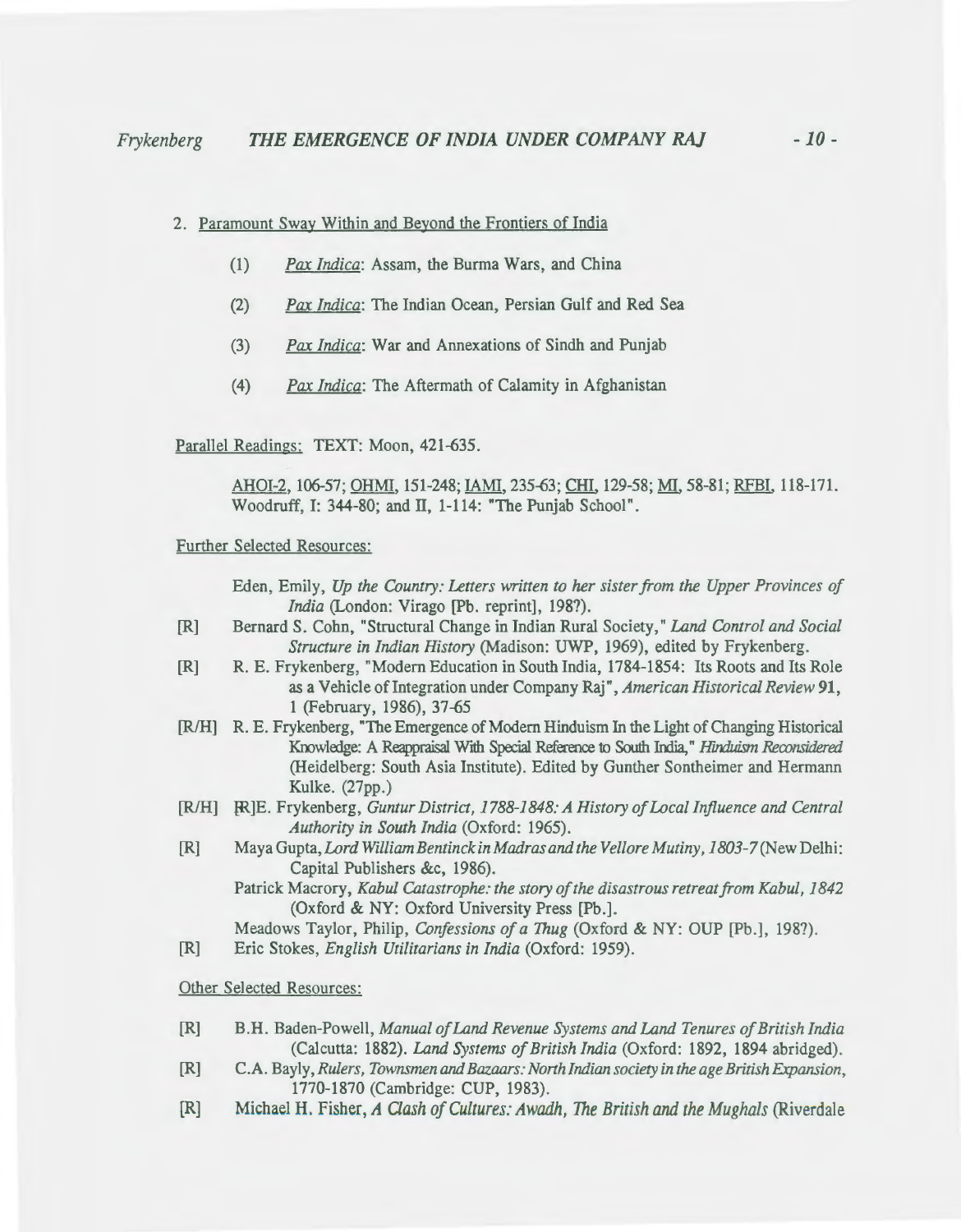Md.: Riverdale Press, 1987).

- [R] Kenneth Ingham, *Reformers in India: 1793-1833* (Cambridge: CUP, 1958).
- [R] John Kaye, *The Administration of the East India Company* (London: 1853, &c). A classic. B.B. Misra, *The Central Administration of the East India Company* (Manchester: 1959). L.S.S. O'Malley, *The Indian Civil Service, 1600-1930* (Oxford: 1931).
- [R] Roseberry, J. Royal, ill, *Imperial Rule in Punjab:* The *Conquest* and *Administration Multan, 1818-1881* (Riverdale, MD.: Riverdale Press, 1987).

Still More Selected Resources:

W.K. Fraser-Tytler, *Afghanistan: A Study ...* (London: OUP, 1950), 47-119. *From Sepoy to Suhedar: Being the life* and *Adventures of Subedar Sita Ram,A Native Officer*  of the Bengal Army... (Lahore: 1873; London: 1970). Translated by Lt. Col. Norgate. Edited by James Lunt.

J.W. Kaye, *History of the War in Afghanistan* (London: 1851). Two volumes.

Oliver Roy, *Islam and Resistance in Afghanistan* (Cambridge: CUP Pb. , 1987?). This deals with Russia's recent Afghan adventure.

IX. CLIMACTERIC OF COMPANY RAJ: THE GREAT "MUTINY" AND/OR "REBELLION"

1. The High Noon of Empire: European Arrogance, Blundering, and Ignorance

- 2. The Deep Insecurity: Fears Among Peasant Lords of Hindustan
- 3. The Sparks of Conflagration: Betrayal of Sepoy Loyalty and Trust
- 4. The Rampage, Recovery and Retribution: Legacies of Bitterness
- 5. The Queen's Proclamation: Company Abolition and Crown Succession
- 6. The Victorian Veneer: "Colonialism" and "The Raj".

TEXT: Moon, 636-781

Parallel Readings: MI, 81-89; NHI, 201-93; and pages in AHOI-1 , IAMH, OHMI, or CHI.

- [R] Sayyad Ahmad Khan, *An Essay on the Causes of the Indian Revolt* (Calcutta: 1860). Translated by Captain W.N. Lees.
- [R] Philip Mason, *A MatterofHonour,* "The Storm," pp. 219-309.
- [R] Eric Stokes, *The Peasant Armed: The Indian Rebellion of 1857* (Oxford: 1986).Edited by C.A. Bayly.